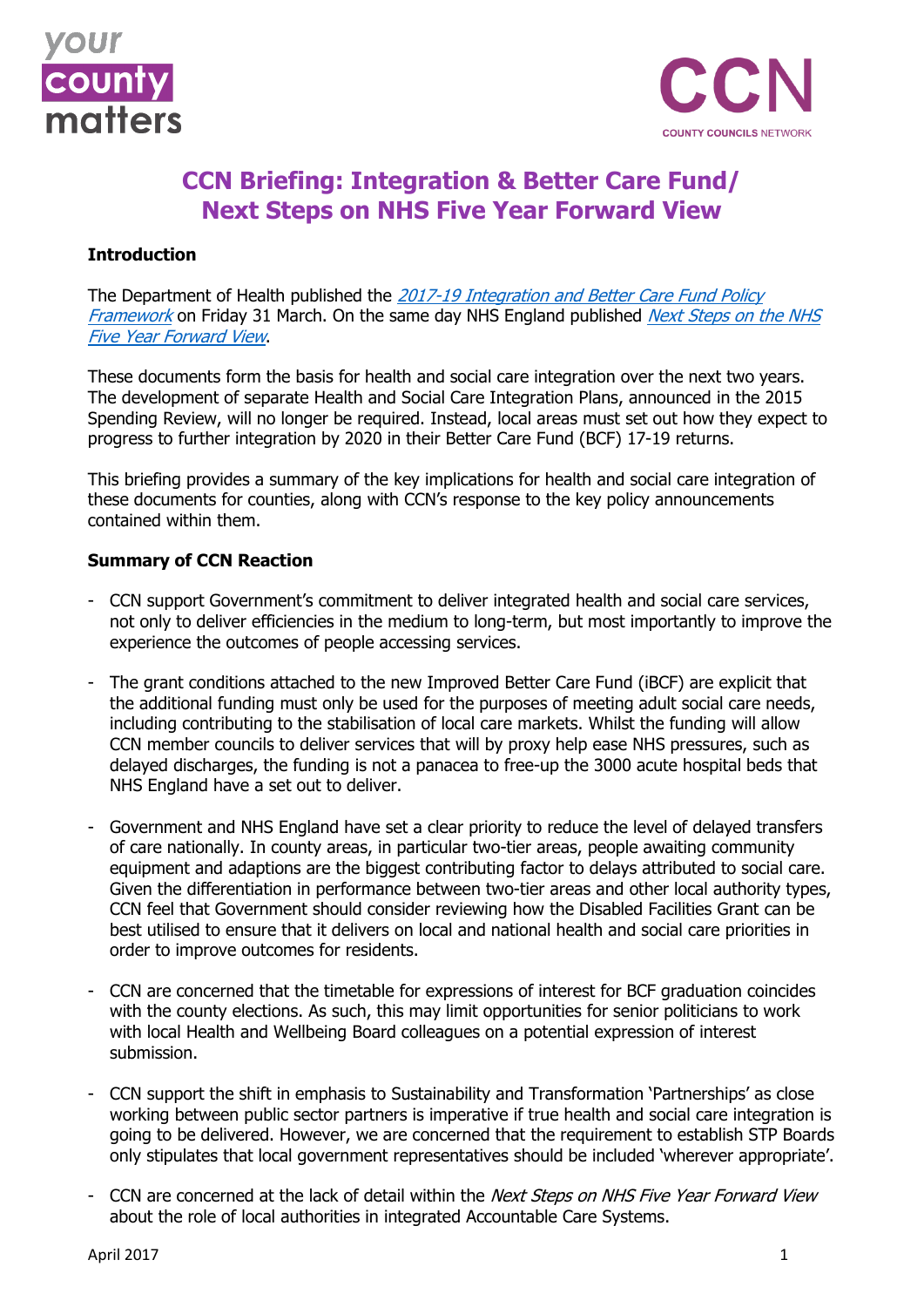



# **Integration and Better Care Fund Policy Framework**

The BCF will be increased to a mandated minimum of £5.128 billion for 2017-18 and £5.617 billion in 2018-19.The local flexibility to pool more than the mandatory amount will remain.

In 2017-18 the BCF will consist of the following elements:

#### £1.115bn- New Improved BCF Grant

New grant allocation to local authorities to fund adult social care as announced in the 2015 Spending Review and Spring Budget 2017. The new iBCF grant will be paid directly to local authorities via a Section 31 grant from the Department for Communities and Local Government (DCLG).

Government will attach a set of conditions to grant, the final conditions will be issued in April. However, a draft was been shared with areas in March, in summary these are:

- Grant must be used only for the purposes of meeting adult social care needs; reducing pressures on the NHS, including reducing delayed discharges; and ensuring that the local social care provider market is supported.
- Provide quarterly reports as required by the Secretary of State.
- Local authorities will be required to confirm that spending of the BCF money provided at Spending Review 2015 and Spring Budget 2017 will be additional to prior plans for social care spending, via a Section 151 Officer letter.

The funding is intended to support councils to continue to focus on core services, including help in covering the costs of the National Living Wage, maintaining social care services which could not otherwise be maintained and investing in new services.

#### CCN Response:

CCN welcomed the announcement of an additional £2bn for adult social care in the Spring Budget. This funding is a recognition of the immediate social care pressures facing local government.

The grant conditions attached to this funding are explicit in stating that the additional funding must only be used for the purposes of meeting adult social care needs, including contributing to the stabilisation of local care markets and supporting the NHS is addressing pressures such as delayed discharges. This despite a recent letter sent by the chief officers of NHS England and NHS Improvement calling for local NHS leaders to urgently engage with local authorities in order to ensure that this funding is used to free-up in the region of 2000-3000 acute hospital beds.

CCN member councils will of course work closely with NHS colleagues and other key partners to determine how to best invest the additional funding announced in the Spring Budget to address the most acute local pressures.

It is also important that we recognise simply increasing local care market provision may not be a panacea for addressing delayed discharge attributed to social care. For example, there is a need to address long-standing systematic issues, such as the fragmentation of responsibility between a number of local authorities and agencies. However, these may not be able to be easily addressed in the short-term. This is why the Social Care Green Paper must seek to address such issues and deliver the conditions for a sustainable health and social care system in the long-term.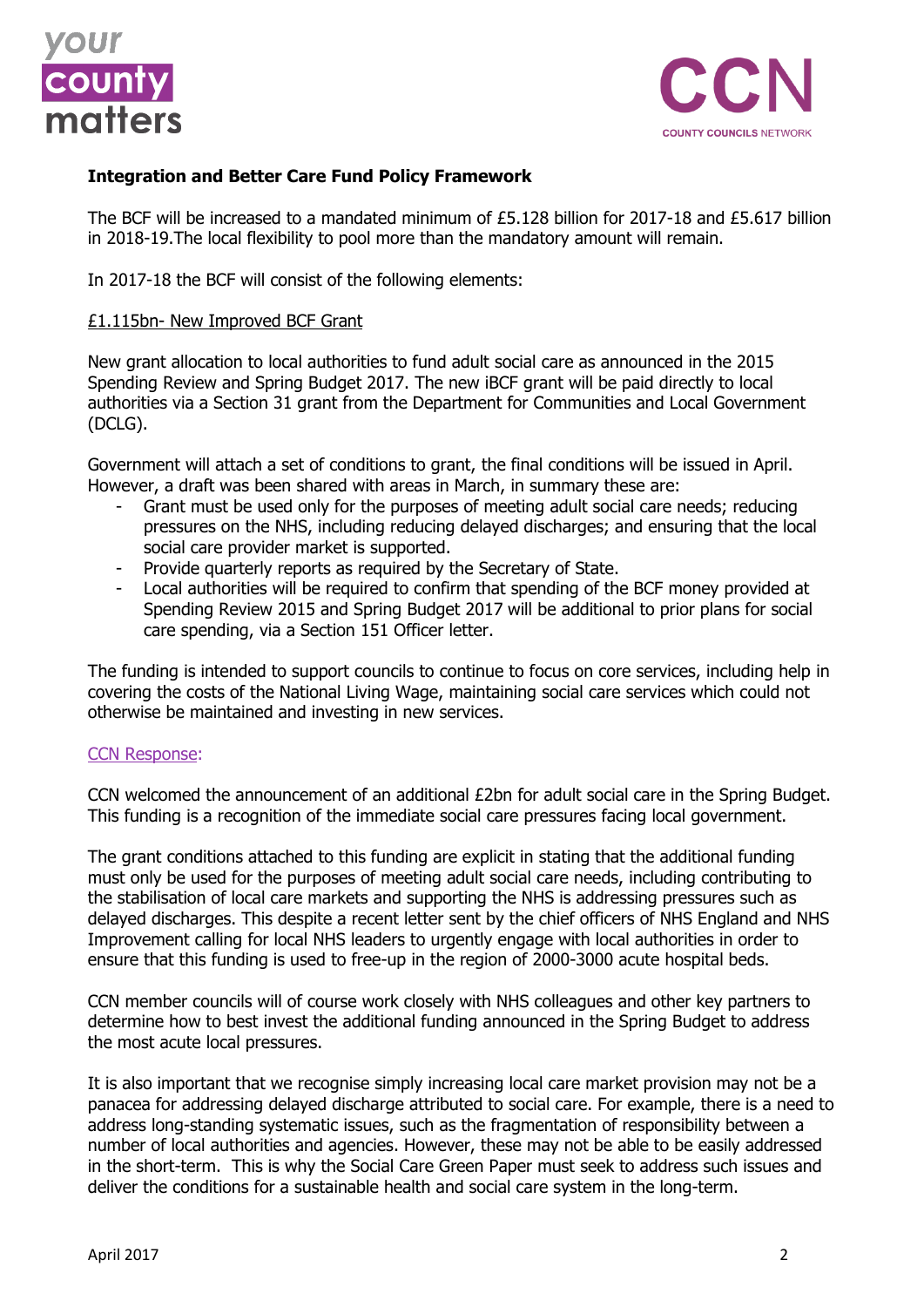



# £431m- Disabled Facilities Grant (DFG)

In two-tier areas decisions around the use of the DFG funding will need to be made with the direct involvement of both tiers working jointly to support integration ambitions. DFG funding allocated by Government should be passed down by the county to the districts (in full, unless jointly agreed to do otherwise) to enable them to continue to meet their statutory duty to provide adaptations and in line with these plans; as set out in the DFG Grant Determination Letter due to be issued by DCLG in April 2017.

#### CCN Response:

Government and NHS England have a clear focus on reducing the levels of delayed transfers of care (DToC) attributed to adult social care, despite these only making up one third of DToCs nationally.

The main contributing factor for delayed days in CCN member authorities are people awaiting community equipment and adaptions, the majority of which are delivered through the DfG. This issue is most prominent in two-tier areas where there is a split between the county council responsibilities for adult social care and the delivery of community equipment and adaptions which are the responsibility of district councils.

In county council areas the delay in the installation of community equipment and adaptions on average contributed to 59% of delayed transfers attributed to social care, whereas in county unitary areas these contribute to an average of 23% of delays.

There is a stark difference in the contributing factors for delayed transfers of care between county areas and the average for all upper-tier areas, where there is a relatively even balance between all factors, including awaiting residential and nursing placements.

The recent CLG committee report on adult social care recommended that Government should review the operation of DfG. Given the differentiation in performance highlighted above, CCN agree that Government should consider undertaking this review. This will ensure that community equipment and adaptions are delivered in the most efficient and effective manner to meet health and social care priorities and to improve outcomes for residents.

# £3.582 billion- mandated ring-fence within NHS England allocations to Clinical Commissioning Groups (CCG) to establish the BCF.

In 2017-19, NHS England will require that BCF plans demonstrate how the area will meet the following national conditions:

- Plans to be jointly agreed;
- NHS contribution to adult social care is maintained in line with inflation;
- Agreement to invest in NHS commissioned out-of-hospital services, which may include 7 day services and adult social care; and
- Managing Transfers of Care

NHS England will also set the following requirements, which local areas will need to meet to access the CCG elements of the funding:

- A requirement that the BCF is transferred into one or more pooled funds established under section 75 of the NHS Act 2006; and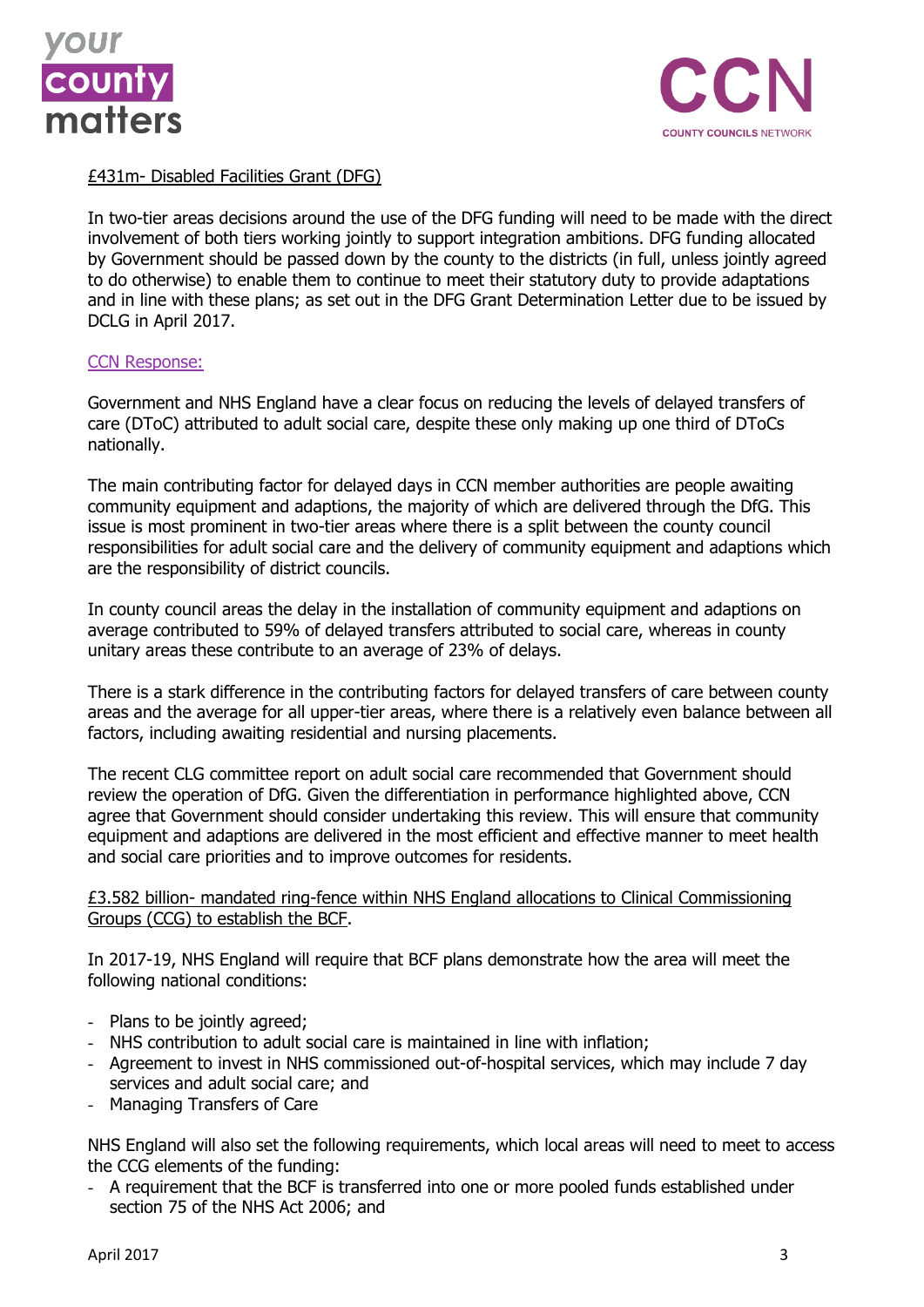



- A requirement that Health and Wellbeing Boards (HWB) jointly agree plans for how the money will be spent, with plans signed-off by the relevant local authority and CCGs.

As in 2016-17, plans will be developed locally in each HWB area by the relevant local authority and CCGs.

#### BCF Graduation

The Government's Spending Review 2015 set out that "areas will be able to graduate from the existing BCF programme management once they can demonstrate that they have moved beyond its requirements, meeting the government's key criteria for devolution."

Summary of process:

- The graduation process will be tested with a 6-10 areas in the first instance. These areas can apply for 'earned autonomy' from the BCF programme management. Subsequent waves of areas will have the opportunity to graduate over the course of this spending review period.
- Graduation will lead to reduced planning and reporting requirements and greater local freedoms to develop agreements. This will include a bespoke support offer for areas that graduate, in addition to them no longer being required to submit BCF plans and quarterly reports.
- Graduation proposals should be made, at minimum, across an entire HWB geography, but could be aligned to STP footprints or devolution deal sites, as long as all relevant HWBs included in the proposal are supportive.
- Expressions of Interest, which demonstrate how local organisations meet the eligibility criteria, should be made by 28th April 2017. All applications will be assessed by the selection panel, with results communicated by 10th May 2017. Graduation workshops will run in May and June, with graduation panels taking place in early-to-mid July.

# CCN Response:

CCN welcome the introduction of the BCF graduation process as a means to achieve greater autonomy over local health and social care decisions.

We would urge Government and NHS England to provide an update on the expectations and timetable for local areas to achieve graduation from the BCF once the first wave of areas has been finalised.

CCN are concerned that the timetable for expressions of interest for BCF graduation coincides with the county elections. As such, this may limit opportunities for senior politicians to work with local Health and Wellbeing Board colleagues on a potential expression of interest submission.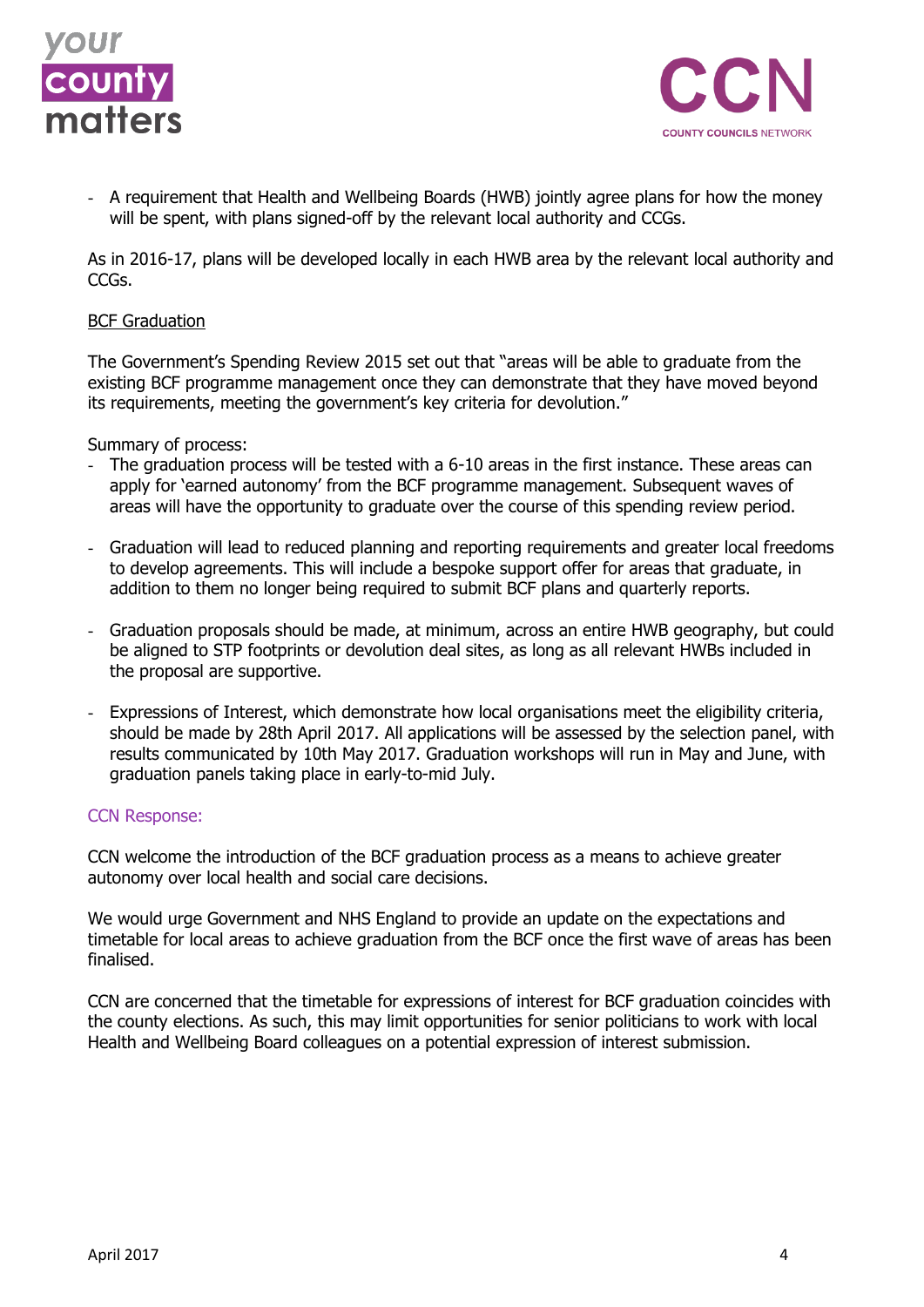



# **[Next Steps on the NHS Five Year Forward View](https://www.england.nhs.uk/wp-content/uploads/2017/03/NEXT-STEPS-ON-THE-NHS-FIVE-YEAR-FORWARD-VIEW.pdf)**

### Sustainability and Transformation Partnerships

From April 2017 all NHS organisations will have to form part of a Sustainability and Transformation Partnership, an evolution from the Sustainability and Transformation Plan.

These STPs will be required to form an STP board drawn from constituent organisations and including appropriate non-executive participation, partners from general practice, and in local government wherever appropriate.

STPS will be able to propose an adjustment to their geographical boundaries where appropriate by local bodies in agreement with NHS England. Such proposals should seek to more accurately align the STP reflect patient flows and/or the commissioning of specialised services.

NHS England will publish metrics at STP level that will align with NHS Improvement's Single Oversight Framework for NHS provider trusts and NHS England's annual CCG Improvement and Assessment Framework, which will be published in July 2017.

As STPs move from proposals to more concrete plans, they will be expected to involve local people.

#### CCN Response:

CCN support the shift in emphasis to 'partnerships' as close working between public sector partners is imperative if true health and social care integration is going to be delivered.

We are concerned that the requirement to establish STP Boards only stipulates that local government representatives should be included 'wherever appropriate'. If true health and social integration is to be delivered, then it is important that this is a requirement and not optional.

CCN has previously set out concerns that there has been significant inconsistency in the level of involvement of CCN member councils in the development of their local STPs, including the footprints. This was further substantiated by CCN's survey of county directors of ASC, undertaken in October 2016, which showed that 42% of respondents felt that their authority was only partially involved in the development of their STP.

As the Local Government Association (LGA) has stated, the *Next Steps* document does not set out a specific role for councillors of Health and Wellbeing Boards in STPs. HWBs were established in order to counter the democratic deficit in local NHS structures and introduce greater transparency to decision making. Therefore, the introduction of STPs has the potential to be regressive unless there is local authority involvement and clear, transparent and accountable governance structures.

The updated BCF guidance clearly sets out the requirement for local areas to stipulate how they expect to progress integration by 2020 in their BCF returns.

BCF plans cover Health and Wellbeing Board geographies, the majority of which are aligned to upper-tier local authority boundaries. In a number of county areas there are two or more STPs in operation, some of which transcend local authority boundaries and do not align with the area covered by the local BCF plan. Given the complexity of the existing health and social care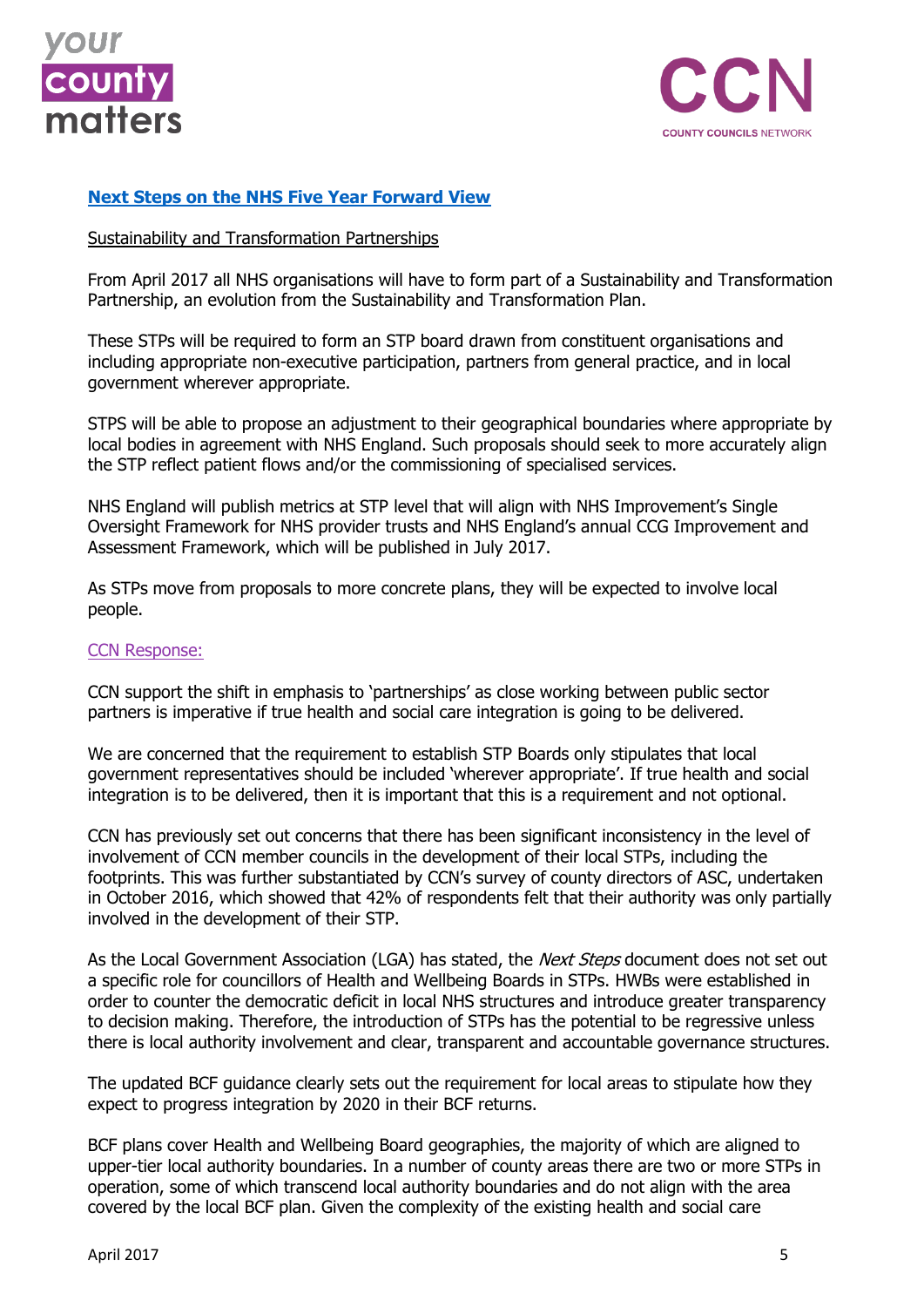



landscape in county areas, in particular two-tier areas, introducing additional fragmentation only serves to blur the lines of accountability and service delivery further.

The BCF graduation process, although welcome, could potentially muddy the water further as some areas may see their local areas, based upon their HWB geography, graduate from BCF programme management. This could result in a circumstance where some parts of STP areas that transcend county boundaries have greater flexibilities than the remaining geography.

The policy is also inequitable for county areas that are covered by a number of STPs, as these STPs that should be working towards delivering the type of integrated services advocated by the BCF could not apply for graduation as a result of covering a proportion, but not all, of the HWB geography.

If Government wish to achieve its ambitious target of delivering integrated health and social care by 2020 then it is imperative that existing STP geographies are revisited as a matter of urgency, something recommended in the recent CLG committee report on adult social care.<sup>1</sup> Greater coterminosity will facilitate the more efficient and effective delivery of the integration of health and social care in order to deliver place-based services.

# Accountable Care Systems (ACSs)

ACSs will be an 'evolved' version of an STP, or groups of organisations within an STP sub-area, that are working as a locally integrated health system**.** They are systems in which NHS organisations (both commissioners and providers), often in partnership with local authorities, choose to take on clear collective responsibility for resources and population health.

ASCs will be expected to agree collective performance and financial targets. They will also have to demonstrate how vertical (between primary and acute care) and horizontal (between hospitals) integration will operate, with an emphasis on incorporating mental health and community-based services.

Once established, ASCs will have more control and freedom over the total operations of the health system in their area. In return, An ASC will get:

- Delegation of primary care commissioned services
- Devolved transformation funding; and
- A simpler regulatory framework with NHS England and NHS Improvement acting jointly.

Candidates for ACS status are expected to include successful vanguards, 'devolution' areas, and STPs that have been working towards the ACS goal. Candidates for ACSs are likely to include Northumberland, Nottinghamshire (early focus on Greater Nottingham and the southern part of the STP) and Dorset.

In time some ACSs may lead to the establishment of an accountable care organisation. This is where the commissioners in that area have a contract with a single organisation for the great majority of health and care services and for population health in the area.

CCN support Government's commitment to deliver integrated health and social care services, not only to deliver efficiencies in the medium to long-term, but most importantly to improve the experience and outcomes of people accessing services.

1

<sup>1</sup> [Adult Social Care, Communities and Local Government Committee, House of Commons, 27 March 2017](https://www.publications.parliament.uk/pa/cm201617/cmselect/cmcomloc/1103/1103.pdf)